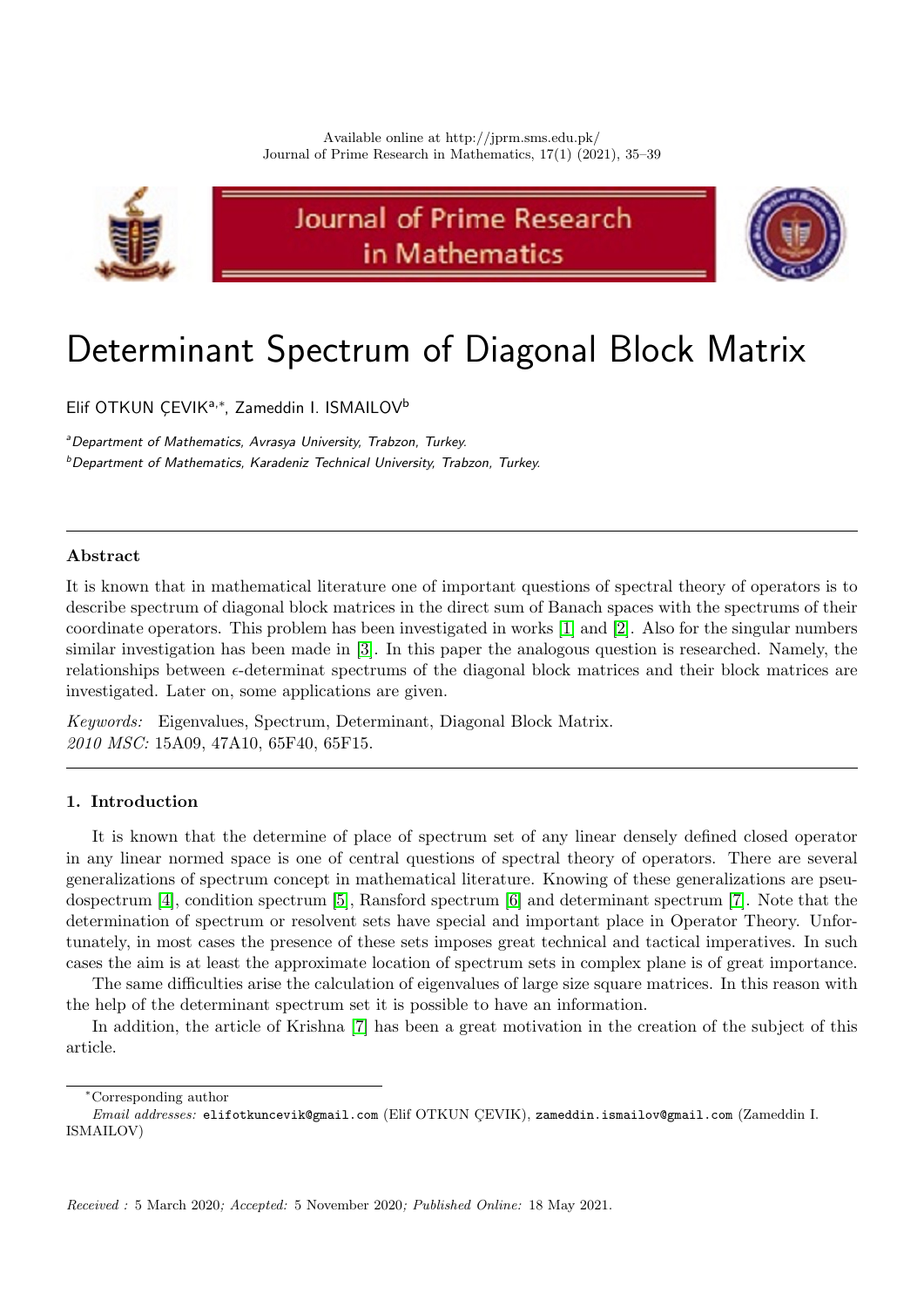#### 2. Determinant Spectrum

**Definition 2.1.** [\[7\]](#page-4-6) Let  $A \in \mathbb{C}^{n \times n}$  and  $\epsilon > 0$ . The e-determinant spectrum of A is defined as

$$
d_{\epsilon}(A) = \{ z \in \mathbb{C} : |det(zI - A)| \le \epsilon \}
$$

The set  $d_{\epsilon}(A)$  contains the all eigenvalues, i.e.,  $\sigma(A) \subseteq d_{\epsilon}(A)$  and  $\sigma(A) = d_0(A)$  for any  $n \times n$  matrix. For example,  $\epsilon$ -determinant spectrum of matrix

$$
A = \left(\begin{array}{cc} 0 & \alpha \\ \beta & 0 \end{array}\right) \in \mathbb{C}^{2 \times 2}, \alpha, \beta \in \mathbb{C}
$$

is in form

$$
d_{\epsilon}(A) = \{ z \in \mathbb{C} : |z^2 - \alpha \beta| \le \epsilon \}.
$$

At the same time the eigenvalues of A are in form

$$
\lambda_{\pm} = \pm \sqrt{\alpha \beta}.
$$

Now let  $m_j$  be a natural number for any  $j = 1, 2, ..., n$  and  $A_j \in \mathbb{C}^{m_j \times m_j}$ . And also  $A = \bigoplus_{j=1}^n A_j$ ,  $\mathfrak{X} =$  $\bigoplus_{j=1}^n$  $\mathbb{C}^{m_j}$ ,  $A: \mathfrak{X} \to \mathfrak{X}$ . Here  $A$  is  $\left(\sum_{j=1}^n m_j\right) \times \left(\sum_{j=1}^n m_j\right)$  square block matrix.

**Theorem 2.2.** For any  $\epsilon_1 > 0, ..., \epsilon_n > 0$  it is clear that

$$
\bigcap_{j=1}^{n} d_{\epsilon_j}(A_j) \subset d_{\epsilon}(A) \subset \bigcup_{j=1}^{n} d_{\epsilon_j}(A_j)
$$

where  $\epsilon = \epsilon_1 \cdot \epsilon_2 \cdots \epsilon_n$ .

*Proof.* In this case when  $z \in d_{\epsilon_j}(A_j)$ ,  $j = 1, 2, ..., n$ , then for each  $\epsilon_j > 0$ ,  $j = 1, 2, ..., n$  we have

$$
|det(zI-A)| = |det(zI_1-A_1)| \cdots |det(zI_n-A_n)| \le \epsilon_1 \cdot \epsilon_2 \cdots \epsilon_n.
$$

From this it is obtained that

$$
z\in d_{\epsilon}(A) , \ \epsilon=\epsilon_1\cdot \epsilon_2\cdots \epsilon_n.
$$

Now assume that  $z \in \bigcap^{n}$  $j=1$  $d_{\epsilon_j}^c(A_j)$  for each  $\epsilon_j > 0, j = 1, 2, ..., n$ . Then

$$
|det(zI-A)|=|det(zI_1-A_1)|\cdots|det(zI_n-A_n)|>\epsilon_1\cdot\epsilon_2\cdots\epsilon_n.
$$

That is  $z \in d_{\epsilon}^{c}(A)$ ,  $\epsilon = \epsilon_1 \cdot \epsilon_2 \cdots \epsilon_n$ . Consequently

$$
\bigcap_{j=1}^n d_{\epsilon_j}^c(A_j) \subset d_{\epsilon}^c(A).
$$

So

|  |       | $d_{\epsilon}(A) \subset \bigcup d_{\epsilon_j}(A_j).$ |
|--|-------|--------------------------------------------------------|
|  | $i=1$ |                                                        |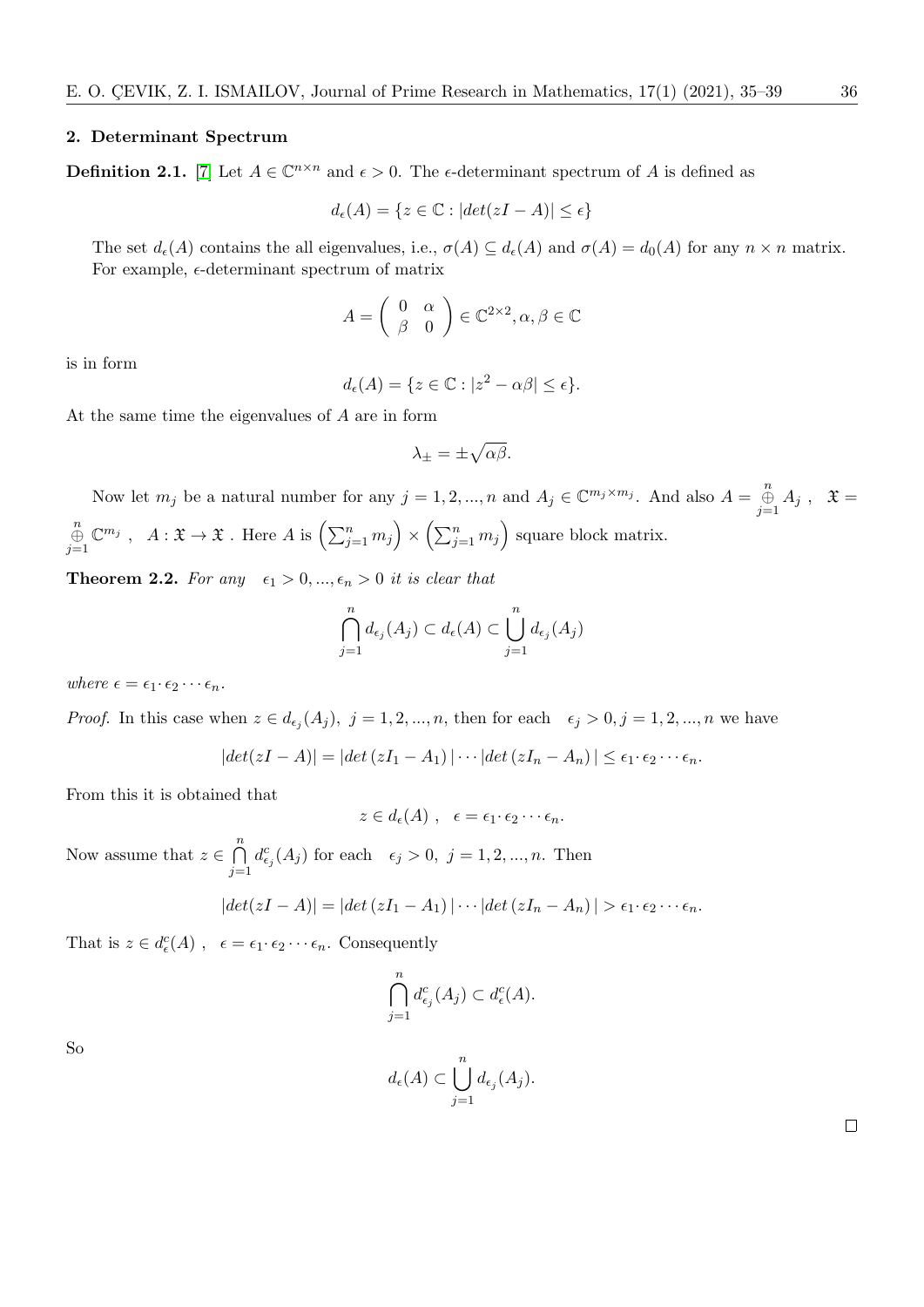**Theorem 2.3.** Under assumptions for each  $\epsilon > 0$  it is true that

$$
d_{\epsilon}(A) = \bigcup_{\substack{\epsilon_1 > 0, \ldots, \epsilon_n > 0 \\ \epsilon = \epsilon_1 \cdot \epsilon_2 \cdots \epsilon_n}} \left( \bigcap_{j=1}^n d_{\epsilon_j}(A_j) \right)
$$

*Proof.* In this case when  $z \in d_{\epsilon_j}(A_j)$ ,  $j = 1, 2, ..., n$  for any  $\epsilon_1 > 0, ..., \epsilon_n > 0$ , then it is easy to see that

$$
|det(zI-A)|=\prod_{j=1}^n|det(zI_j-A_j)|\leq \epsilon_1\cdot\epsilon_2\cdots\epsilon_n.
$$

So  $z \in d_{\epsilon}(A)$ ,  $\epsilon = \epsilon_1 \cdot \epsilon_2 \cdots \epsilon_n$ . In this situation it implies that

$$
\bigcup_{\epsilon_1>0,\ldots,\epsilon_n>0\atop \epsilon=\epsilon_1\cdot\epsilon_2\cdots\epsilon_n}\left(\bigcap_{j=1}^n d_{\epsilon_j}(A_j)\right)\subset d_{\epsilon}(A).
$$

Let prove the contrary part of last inclusion in case when  $n = 2$ . That is assumed that

$$
A_j \in \mathbb{C}^{m_j \times m_j}, j = 1, 2, \mathfrak{X} = \mathbb{C}^{m_1 \times m_1} \oplus \mathbb{C}^{m_2 \times m_2}, A = A_1 \oplus A_2, A : \mathfrak{X} \to \mathfrak{X}.
$$

Let us  $z_0 \in d_{\epsilon}(A)$  for any  $\epsilon > 0$ . Then

$$
|det(z_0I - A)| \le \epsilon.
$$

This means that

$$
|det(z_0I_1 - A_1)| \cdot |det(z_0I_2 - A_2)| \le \epsilon.
$$

If it is denoted by  $\epsilon_1 > 0$  number satisfying inequality

$$
|det(z_0I_1 - A_1)| \leq \epsilon_1,
$$

then from last relation it is obtained that

$$
|det(z_0I_2 - A_2)| \le \epsilon/\epsilon_1.
$$

Consequently, if  $z_0 \in d_{\epsilon_1}(A_1)$ , then  $z_0 \in d_{\epsilon_2}(A_2)$ ,  $\epsilon_2 = \epsilon/\epsilon_1$ . This means that with condition  $\epsilon = \epsilon_1 \cdot \epsilon_2$ 

$$
d_{\epsilon}(A) \subset (d_{\epsilon_1}(A_1) \cap d_{\epsilon_2}(A_2)) .
$$

Therefore in case when  $n = 2$ 

$$
d_{\epsilon}(A) = \bigcup_{\substack{\epsilon_1 > 0, \epsilon_2 > 0 \\ \epsilon = \epsilon_1 \cdot \epsilon_2}} \left( d_{\epsilon_1}(A_1) \cap d_{\epsilon_2}(A_2) \right).
$$

The general case could be proved similarly.

The following proposition is true from the definition of determinant spectrum.

**Theorem 2.4.** Let  $f : \{1, ..., n\} \to \{1, ..., n\}$  is a one-to-one onto function. Then for each  $\epsilon > 0$ 

$$
d_{\epsilon}\left(A_{f_{(1)}}\oplus\cdots\oplus A_{f_{(n)}}\right)=d_{\epsilon}(A).
$$

<span id="page-2-0"></span>**Theorem 2.5.** Let us  $f_j: \mathbb{C}^{m_j} \to \mathbb{C}^{m_j}$ ,  $j = 1, 2, ..., n$  be a linear, unital and determinant preserving function and  $f = \bigoplus_{j=1}^n f_j : \mathfrak{X} \to \mathfrak{X}$ . Then f preserves  $\epsilon$ -determinant for each  $\epsilon > 0$ .

 $\Box$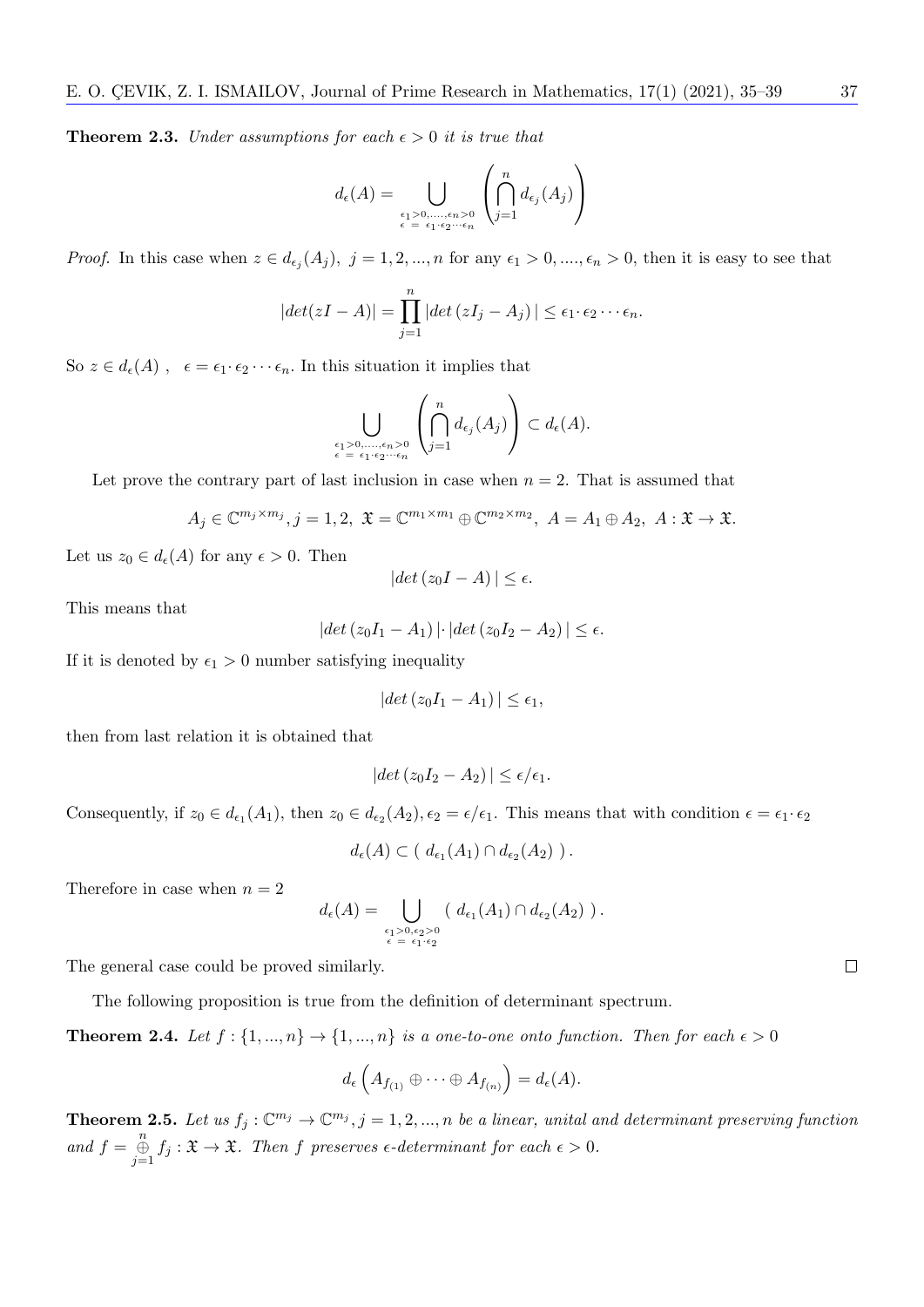*Proof.* In this case by Theorem 3.3 [\[7\]](#page-4-6) for any  $1 \le j \le n$ ,  $f_j$  preserves  $\epsilon$ -determinant spectrum for all  $\epsilon > 0$ . Then for any  $A: \mathfrak{X} \rightarrow \mathfrak{X}$  we have

$$
|det f(zI - A)| = \prod_{j=1}^{n} |det (zf(I_j) - f(A))| = \prod_{j=1}^{n} |det (zI_j - f(A))|.
$$

From this it is obtained that for each  $\epsilon > 0$ 

$$
d_{\epsilon}(f(A)) = d_{\epsilon}(A).
$$

## 3. Applications

Example 3.1. Let us

$$
A_1, A_2 \in \mathbb{C}^{2 \times 2}, A_1 = \begin{pmatrix} 1 & \alpha_1 \\ 0 & 1 \end{pmatrix}, A_2 = \begin{pmatrix} 2 & \alpha_2 \\ 0 & 2 \end{pmatrix}, \alpha_1, \alpha_2 \in \mathbb{C}
$$

Then for each  $\epsilon > 0$ 

$$
d_{\epsilon}(A_1) = \{ z \in \mathbb{C} : |det(zI_1 - A_1)| \le \epsilon \} = \{ z \in \mathbb{C} : |z - 1| \le \sqrt{\epsilon} \},
$$
  

$$
d_{\epsilon}(A_2) = \{ z \in \mathbb{C} : |det(zI_2 - A_2)| \le \epsilon \} = \{ z \in \mathbb{C} : |z - 2| \le \sqrt{\epsilon} \}.
$$

In this case by Theorem [2.5,](#page-2-0) we have for each  $\epsilon > 0$ 

$$
d_{\epsilon}(A_1 \oplus A_2) = \bigcup_{\substack{\epsilon_1 > 0, \epsilon_2 > 0 \\ \epsilon = \epsilon_1 \cdot \epsilon_2}} (\ d_{\epsilon_1}(A_1) \cap d_{\epsilon_2}(A_2))
$$
  
= 
$$
\bigcup_{\substack{\epsilon_1 > 0, \epsilon_2 > 0 \\ \epsilon = \epsilon_1 \cdot \epsilon_2}} \{ z \in \mathbb{C} : |z - 1| \le \sqrt{\epsilon_1} \text{ and } |z - 2| \le \sqrt{\epsilon_2} \}
$$

Example 3.2. Let us

$$
A_1, A_2 \in \mathbb{C}^{3 \times 3}, A_1 = \begin{pmatrix} \alpha & 0 & 1 \\ 0 & \alpha & 0 \\ 1 & 0 & \alpha \end{pmatrix}, A_2 = \begin{pmatrix} \beta & 0 & 1 \\ 0 & \beta & 0 \\ 1 & 0 & \beta \end{pmatrix}, \alpha, \beta \in \mathbb{C}, A = A_1 \oplus A_2, A \in \mathbb{C}^{6 \times 6}
$$

In this case for each  $\epsilon > 0$ 

$$
d_{\epsilon}(A_1) = \{ z \in \mathbb{C} : |det(zI_1 - A_1)| \le \epsilon \} = \{ z \in \mathbb{C} : |(z - \alpha)^3 - (z - \alpha)| \le \epsilon \}
$$
  

$$
d_{\epsilon}(A_2) = \{ z \in \mathbb{C} : |det(zI_2 - A_2)| \le \epsilon \} = \{ z \in \mathbb{C} : |(z - \beta)^3 - (z - \beta)| \le \epsilon \}
$$

Therefore by Theorem [2.5,](#page-2-0) we have for each  $\epsilon > 0$ 

$$
d_{\epsilon}(A_1 \oplus A_2) = \bigcup_{\epsilon_1 > 0, \epsilon_2 > 0 \atop \epsilon = \epsilon_1 \cdot \epsilon_2} (d_{\epsilon_1}(A_1) \cap d_{\epsilon_2}(A_2))
$$
  
= 
$$
\bigcup_{\epsilon_1 > 0, \epsilon_2 > 0 \atop \epsilon = \epsilon_1 \cdot \epsilon_2} \{ z \in \mathbb{C} : |(z - \alpha)^3 - (z - \alpha)| \le \epsilon_1 \text{ and } |(z - \beta)^3 - (z - \beta)| \le \epsilon_2 \}.
$$

 $\Box$